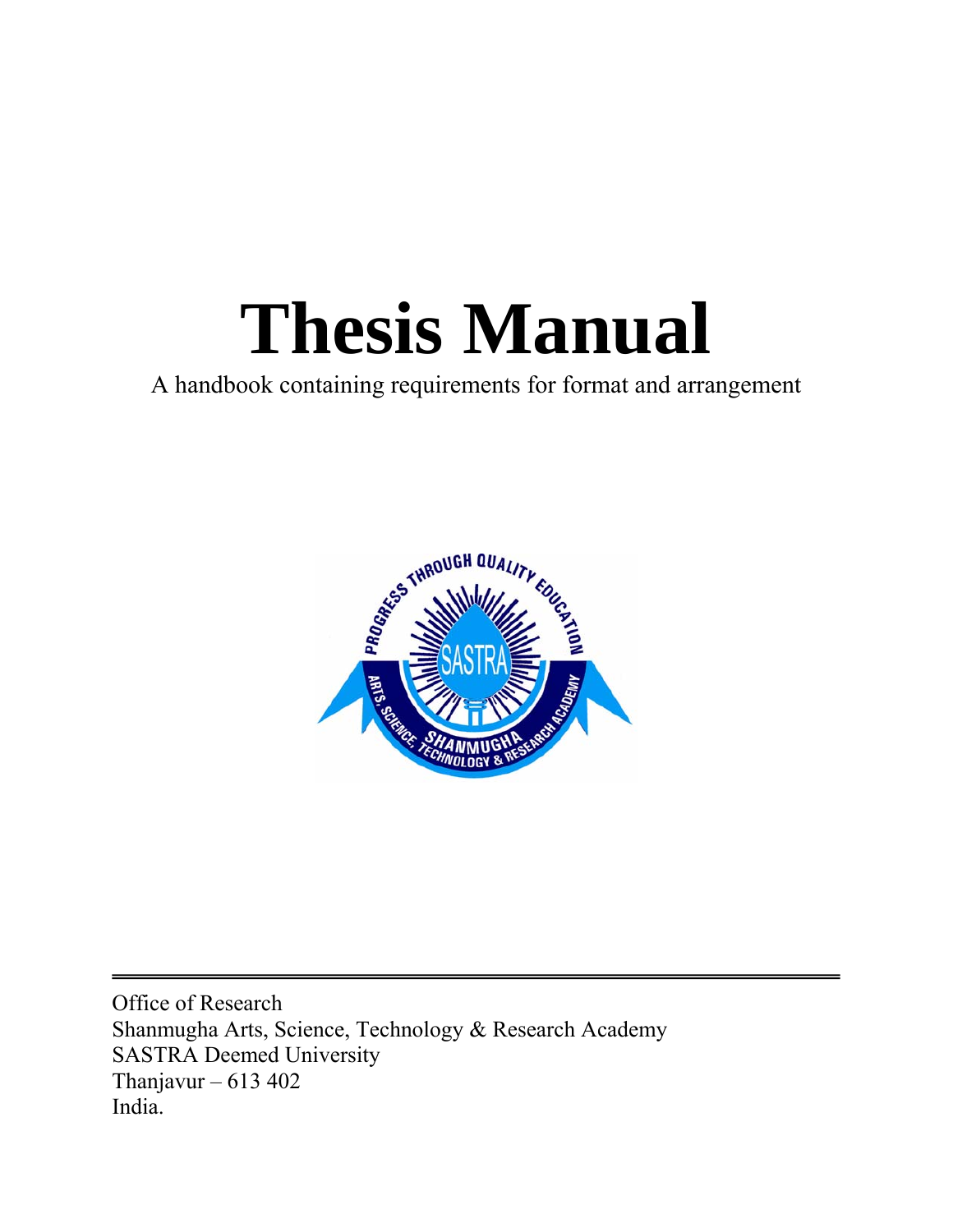# **Table of Contents**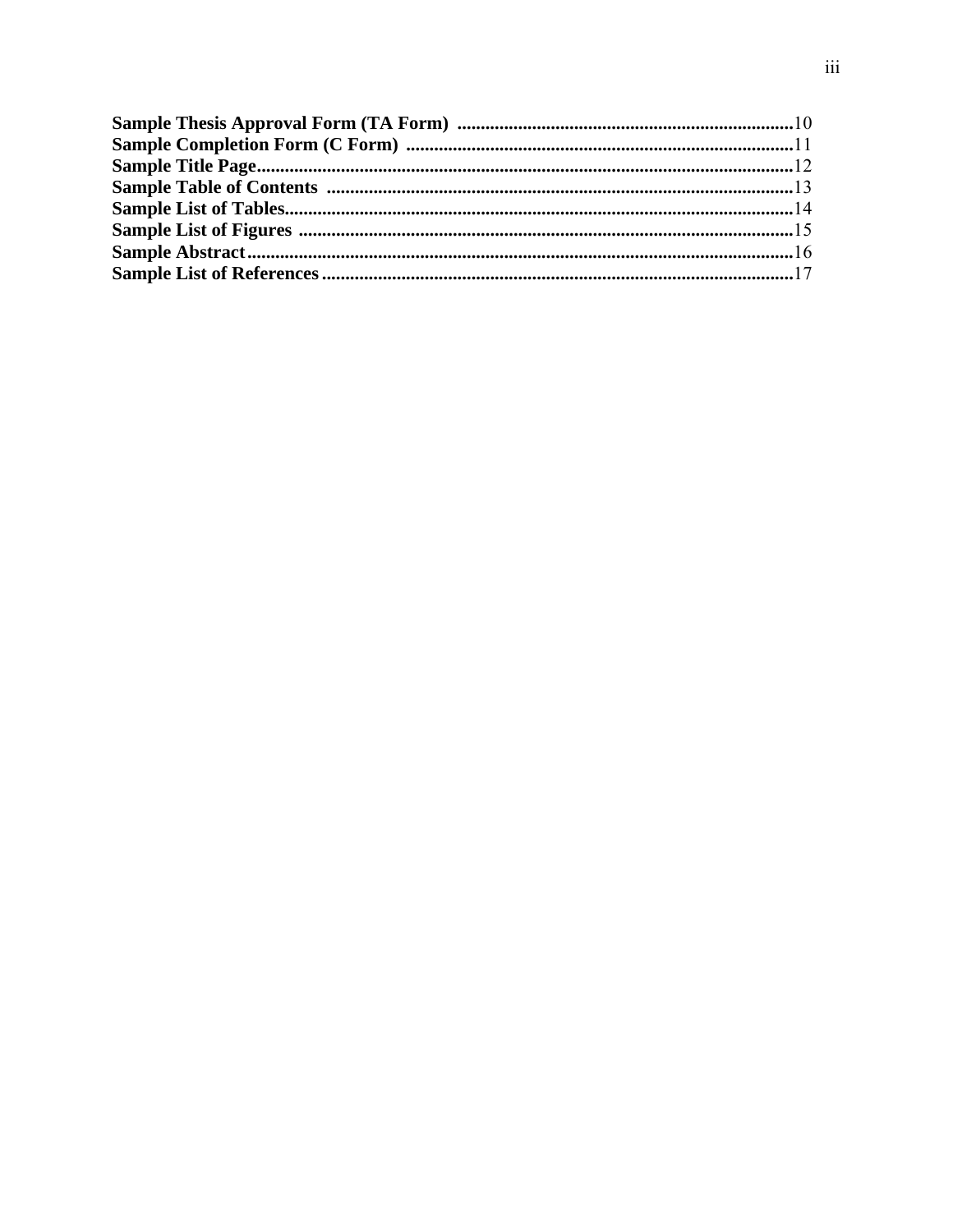#### **DOCTORAL THESIS FORMAT CHECKLIST**

This checklist is to be used in conjunction with *SASTRA's Thesis Manual.* The page numbers in parentheses refer to specific parts of the manual. Please make sure you have checked off all items on this list before you submit your thesis or dissertation to the thesis format reviewer.

#### **ARRANGEMENT (page 6)**

Thesis/dissertation follows the arrangement specified on page 10 of the *Thesis Manual*

#### **MARGINS (page 4)**

 Left margin is at least 1½ inches wide on every page, including those with tables and figures

 Right, top, and bottom margins are at least 1 inch wide on every page, including those with tables and figures

#### **PAGINATION (page 4)**

Page numbers are in upper right-hand corner of page, at least  $\frac{3}{4}$  inch from top

 Preliminary pages (Dedications through Abstract) are numbered using lower-case roman numerals (e.g., ii, iii)

 Main text (Chapter 1 through end of thesis or dissertation) is numbered consecutively using Arabic numerals (e.g., 1, 2, 3)

#### **TITLE PAGE (pages 6, 12)**

Title page follows format shown on page12 of *Thesis Manual*

Month and year of defense are given

The page is counted as "i" but not numbered

#### **COPYRIGHT OR BLANK PAGE (pages 1, 6)**

Copyright page follows the format shown on page 6 of the *Thesis Manual*

If thesis/dissertation is not copyrighted, a blank page has been inserted

The page is neither counted nor numbered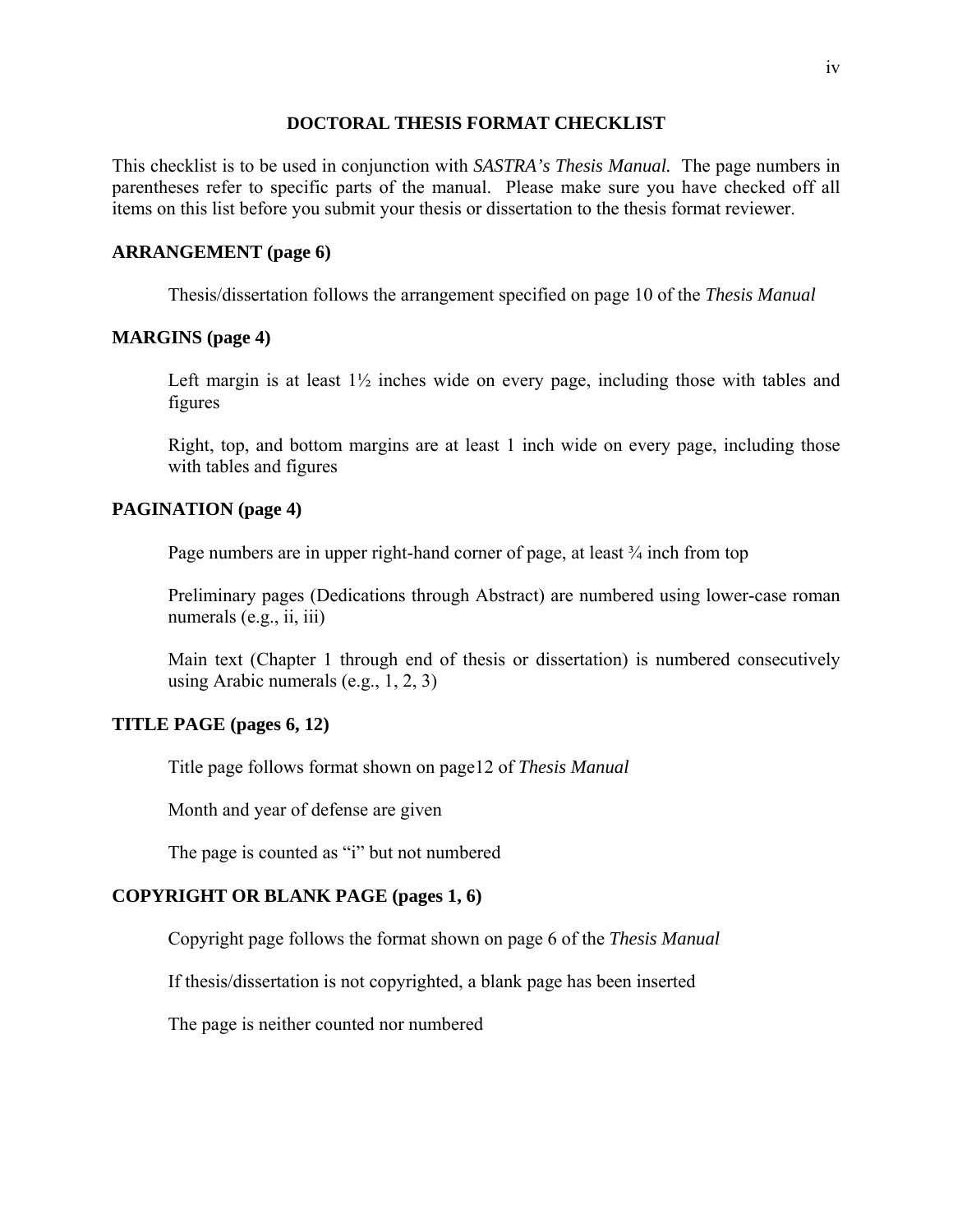#### **DEDICATIONS (optional) (page 6)**

The heading **Dedications** appears at the top of the page and is bold and centered.

## **ACKNOWLEDGMENTS (optional) (page 7)**

The heading **Acknowledgments** appears at the top of the page and is bold and centered.

#### **TABLE OF CONTENTS (pages 7, 13)**

The heading **Table of Contents** appears at the top of the page and is bold and centered.

The wording of the entries matches exactly the wording of the headings in the text.

 Titles are separated from page numbers with right-justified tabs and dot leaders (not periods).

#### **LIST OF TABLES (pages 7, 14)**

The heading **List of Tables** appears at the top of the page and is bold and centered.

The wording of the entries matches exactly the wording of the table captions in the text.

 Table captions are separated from page numbers with right-justified tabs and dot leaders (not periods).

#### **LIST OF FIGURES (pages 7, 15)**

The heading **List of Figures** appears at the top of the page and is bold and centered.

The wording of the entries matches exactly the wording of the figure captions in the text.

 Figure captions are separate d from page numbers with right-justified tabs and dot leaders (not periods).

#### **ABSTRACT (pages 8, 16)**

Ph. D. abstract is 350 words or less

Abstract follows the format on page 16 of the *Thesis Manual*

The heading material is single-spaced

The abstract text begins four single –spaced lines below heading

The text is double -spaced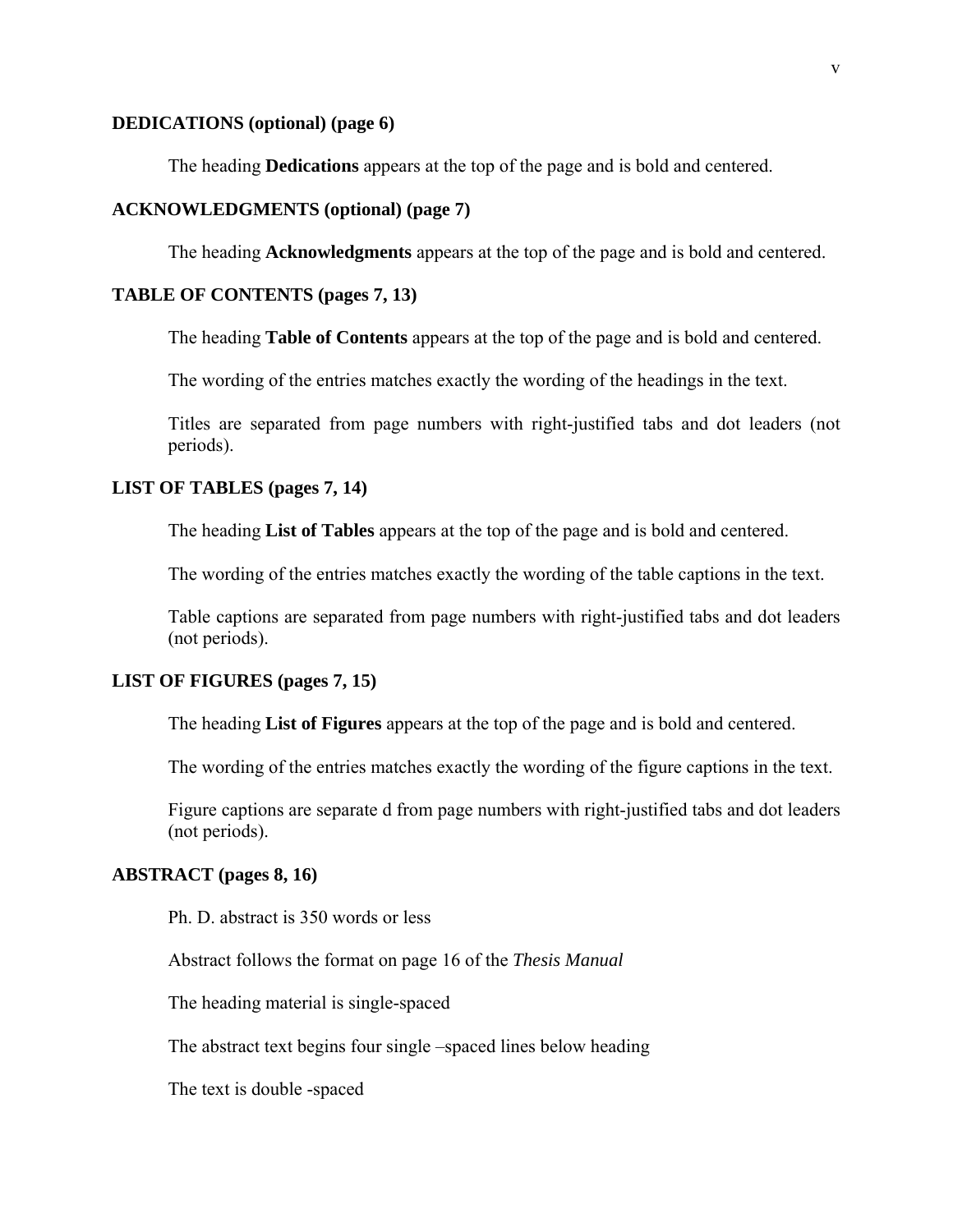#### **BLANK PAGE (page 8)**

A blank page (not counted or numbered) has been inserted after the abstract.

#### **TEXT (page 8)**

Font size is between 9 and 12 points, including chapter titles.

General text is double -spaced.

Thesis/dissertation is printed single – sided.

#### **HEADINGS IN TEXT (page 8)**

Chapter headings appear at the top of the page and are bold and centered.

 In chapter headings, chapter title directly follows chapter number, separated by either a period or a colon and one space.

 A consistent style (either all capital letters, title case, or sentence case) has been followed for each of the different levels of heading.

Headings are single spaced

#### **TABLES (page 5)**

 Table captions are directly above the tables, immediately follow the table number, and are single spaced.

Table captions have followed a consistent style (either title case or sentence case\*)

 There should be three single – spaced lines of space above and below each table (above the caption)

#### **FIGURES (page 5)**

 Figure captions are beneath the figures, directly follow the figure number, and are single spaced

Figure captions have followed a consistent style (either title case or sentence case\*)

 There should be three single-spaced lines of space above and below each figure (below the caption)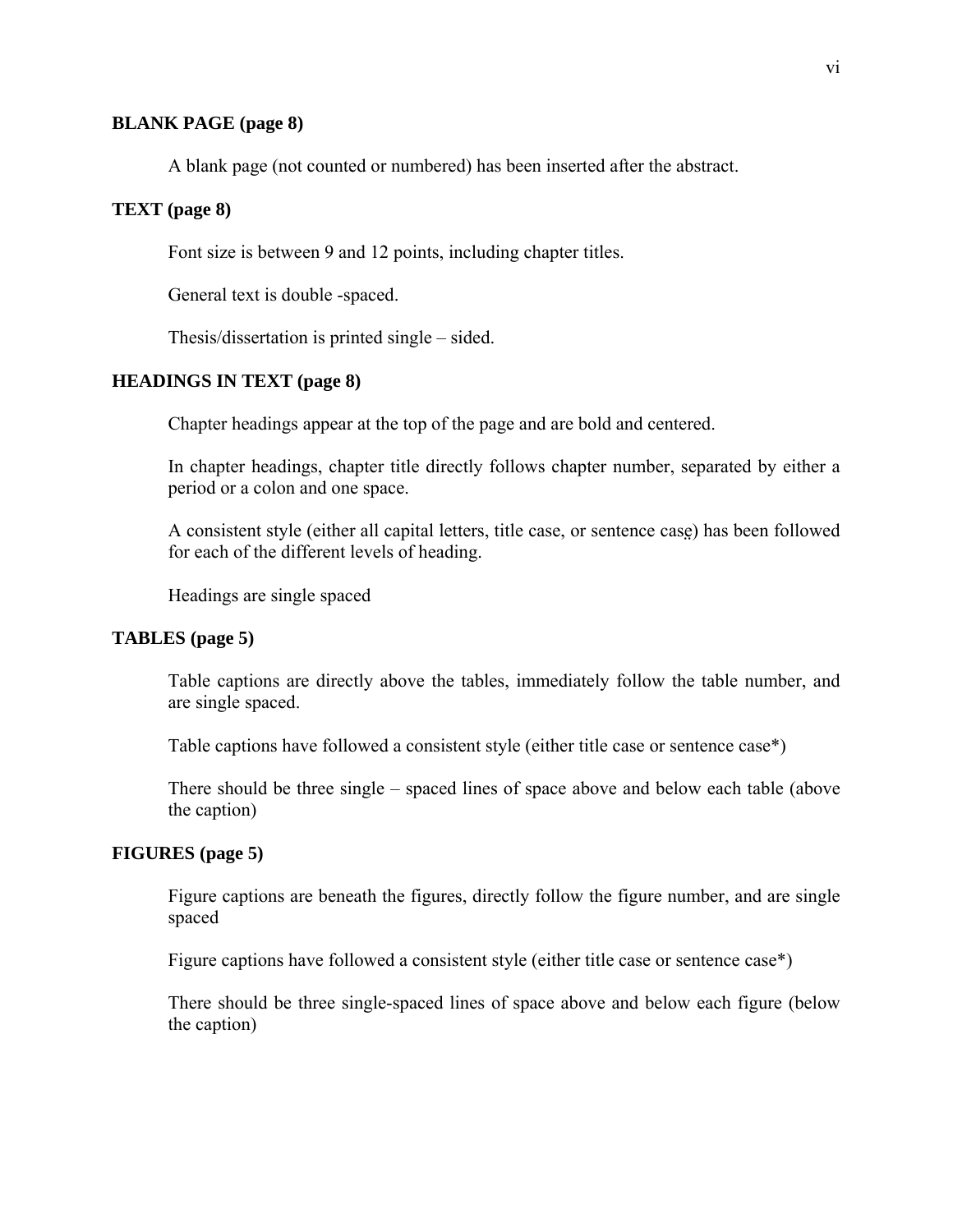#### **FOOTNOTES (optional) (pages 5, 8)**

Footnotes are separated from text with a line

There should be one single-spaced line of space between line and first footnote.

Each footnote entry is single -spaced.

## **LIST OF REFERENCES (pages 9, 17)**

Heading is bold and centered.

There should be four single -spaced lines of space below the heading.

Each entry is single-spaced.

Double spacing is used between entries.

Individual entries are not split over two pages.

## **APPENDICES (page 9)**

 The heading (e.g., Appendix A) and the title are on the same line, separated by a colon or period

Heading is bold and centered.

The appendix material begins four single – spaced lines below the heading.

#### **BLANK PAGE (page 9)**

 A blank page (not counted nor numbered) has been inserted at the end of the dissertation/thesis.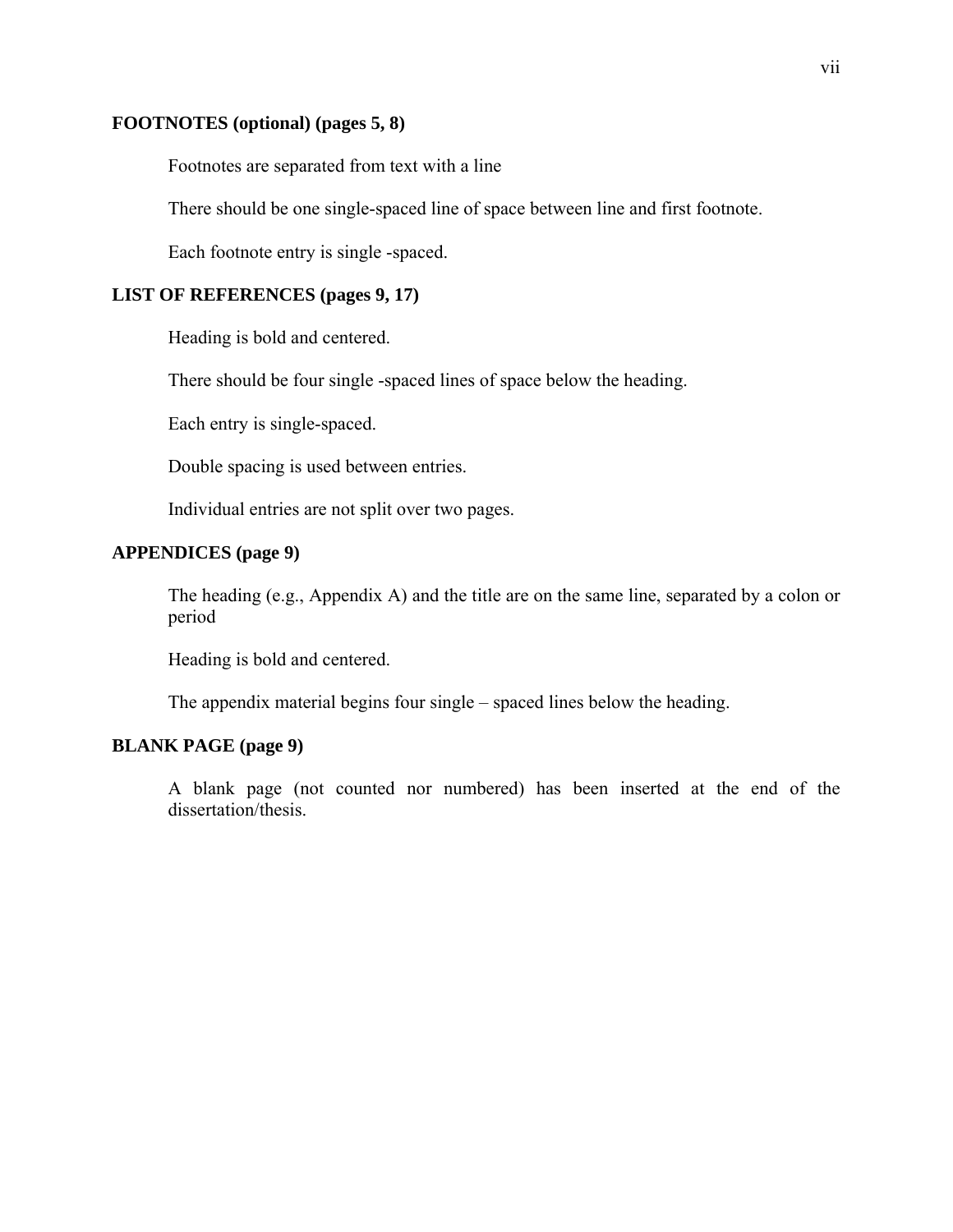#### **Introduction**

This manual explains the format and arrangement requirements for your thesis or dissertation as established by the Office of Research, SASTRA Deemed University

#### **1. General Information**

The Doctoral Thesis, or Dissertation, is an extended written treatise that represents original results and interpretations of a unique investigation by the degree candidate. It is required as partial fulfillment for an advanced degree at SASTRA Deemed University

#### **1.1. Plagiarism**

Plagiarism includes the direct copying of text material, the use of other people's data without acknowledgement and the use of other people's ideas with adequate attribution. If you include copyrighted material in your thesis/dissertation manuscript, you are responsible for obtaining written permission from the owner. SASTRA takes no responsibility for damages that may arise from copyright violations by a degree candidate

#### **1.2. Copyright**

The depositing of a dissertation or a thesis in the library almost certainly constitutes publication. The student owns the copyright whether (a) the student choose to include a copyright page in the bound copies of their thesis or (b) register with the Copyright Office

#### **1.3. Multiple-Volume Theses**

If your original printed thesis/dissertation exceeds a thickness of 1 7/8 inches, the thesis must be bound in more than one volume. The second volume should contain a title page that duplicates the title page of the first volume. Also, individual identification such as "Volume 1" and "Volume 2," or some descriptive word such as "Appendices" must be included on both title pages. All pages in additional volumes must continue the numbering from Volume 1 with the second title page not counted or numbered. Contact the Thesis Format Reviewer for help in arranging and formatting multiple-volume theses

#### **1.4. Style**

You can use any professionally recognized style appropriate to your field of study

#### **1.5. Thesis Format Approval Process**

This portion of the General Information section explains the process for Thesis Format approval

1.5.1. At least 4 weeks prior to your defense, submit a draft of your thesis/dissertation to the Thesis Format Reviewer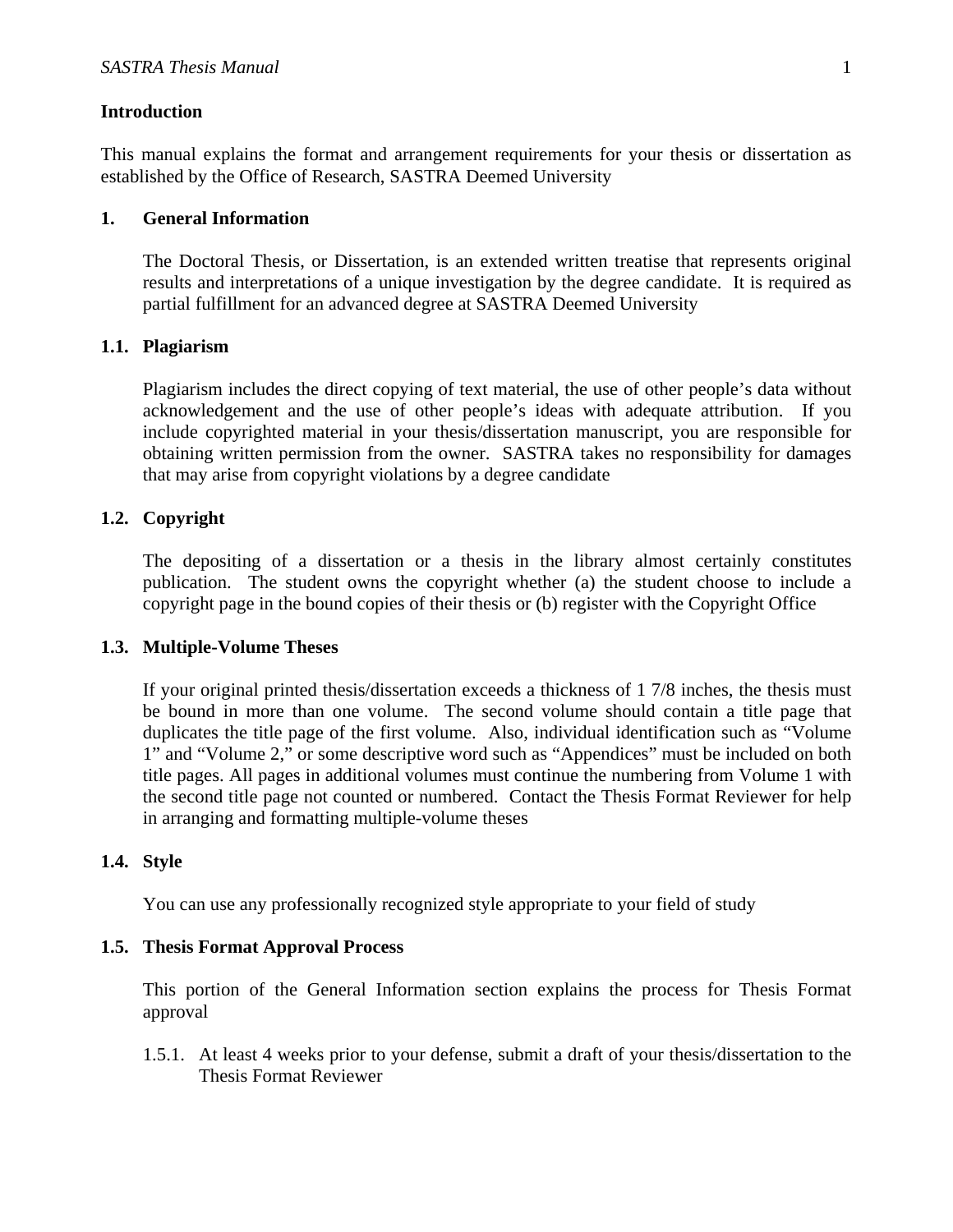- 1.5.2. The Thesis Format Reviewer will take about one week to review your thesis/ dissertation and then contact you to schedule a review appointment
- 1.5.3. During the review meeting the Reviewer will discuss any format changes that are needed
- 1.5.4. After you make the necessary format changes, you must re-submit your thesis/dissertation to the reviewer
- 1.5.5. After you defend, make all content changes as required by the defense committee
- 1.5.6. Obtain all required departmental signatures, then schedule a final review meeting with the Reviewer. Bring your final thesis/dissertation and all signed paperwork. If your final thesis/ dissertation is correct, the Reviewer signs the Completion Form for final format approval
- 1.5.7. Take all forms and all required copies of your thesis/dissertation to the Library. You must submit a total of three copies of your thesis/dissertation to the Library after the Reviewer approves it. One copy must be on 100% cotton 20–24 lb. bond paper. The other two copies can be on regular copy paper. (See section 1.5 for further information.)

## **1.6. Approval Form Requirements**

## **1.6.1. Thesis Approval Form (TA Form)**

SASTRA Library will bind one copy of the thesis approval form with each print copy of the thesis/dissertation. The student shall bring this form to the Thesis Format Reviewer after the final defense. The Reviewer will check for all appropriate signatures. Although the Reviewer does not sign the TA form, he/she must see the completed, signed TA form before approving a final thesis/dissertation.

## **1.6.2. Completion Form (C Form)**

The Thesis Format Reviewer will sign on this form when he/she approves the thesis/dissertation after your defense. The Reviewer will check that you have the appropriate signatures and will sign the form. Submit the signed C Form to the Dean Research, SASTRA Deemed University for final degree clearance.

## **1.7. Library Submission Information**

#### **1.7.1. Print Version**

For thesis format approval, follow carefully the guidelines discussed in Sections 3.1 through 3.16. All copies must be clean, error–free, typed / printed only on one side of the page (not double-sided), properly collated and unbound.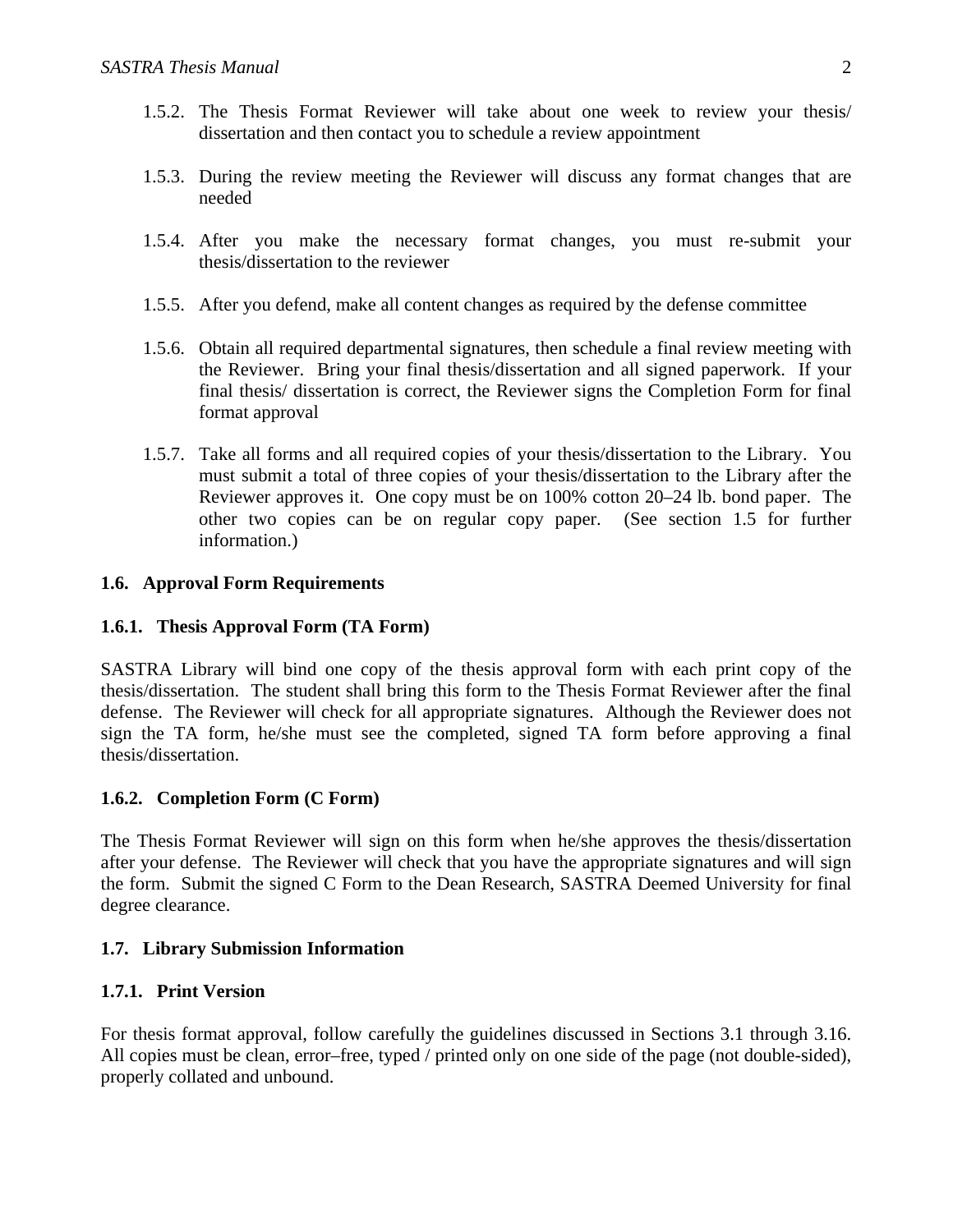You may use either word processor or desktop publishing system to produce a uniform style. Also, even if you use a grammar, punctuation, or spell checker program, please take the time to proofread your dissertation or thesis carefully. After all, these electronic tools will not catch every error and usually the computers are set to check for spelling in American–English whereas the spelling must be in accordance with British–English. Offset, letterpress, or laser printing is only acceptable and the pages must conform to good printing standards throughout. The paper size must be 8 1/2" x 11". Mimeographed or similarly produced copies are not acceptable. Any work prepared by offset should be typed on a word processing or desktop publishing system that meets typescript standards.

## **1.7.2. Binding**

SASTRA Library will bind your thesis/dissertation after submission of the printed copies. The binding process will take 2–3 weeks. After binding, the Library will file the original, one photocopy of the thesis/dissertation will be sent to the School, the third copy to the supervising professor and the fourth to the Association of Indian Universities (AIU), New Delhi.

The student will not get any of these bound copies back. If the student desires to have a bound copy for himself/herself, you must submit extra copies to the Library and pay an extra binding fee.

#### **1.7.3. Electronic Version**

The University requires electronic submission of all dissertations. The electronic version of the thesis/dissertation must comply with all the requirements for printed thesis or dissertations as explained in the Thesis Manual.

The document should be in Adobe Portable Document Format (PDF) format. No compression or password protection should be employed. Be sure to examine the PDF version of your thesis or dissertation and check it for completeness and fidelity to the print version.

You may include internal or external hyperlinks in the PDF version of your thesis or dissertation. If you are linking to a specific file (as opposed to a World Wide Web site) then you must include that file(s) when you submit the electronic copy of your thesis or dissertation.

Only files in the following formats will be accepted:

**Images:** GIF (.gif), JPEG (.jpeg), and TIFF (.tif) **Video:** Apple Quick Time (.mov), Microsoft Audio Video Interleaved (.avi), and MPEG (.mpg) **Audio:** MIDI (.midi), SND (.snd), and WAV (.wav) **Other:** HTML (.html) and Microsoft Word (.doc)

#### **1.7.4. Final Degree Clearance**

After you submit all materials to the Library and obtain the required signatures on the Completion Form, and submit the signed form to the Dean, Research for final degree clearance.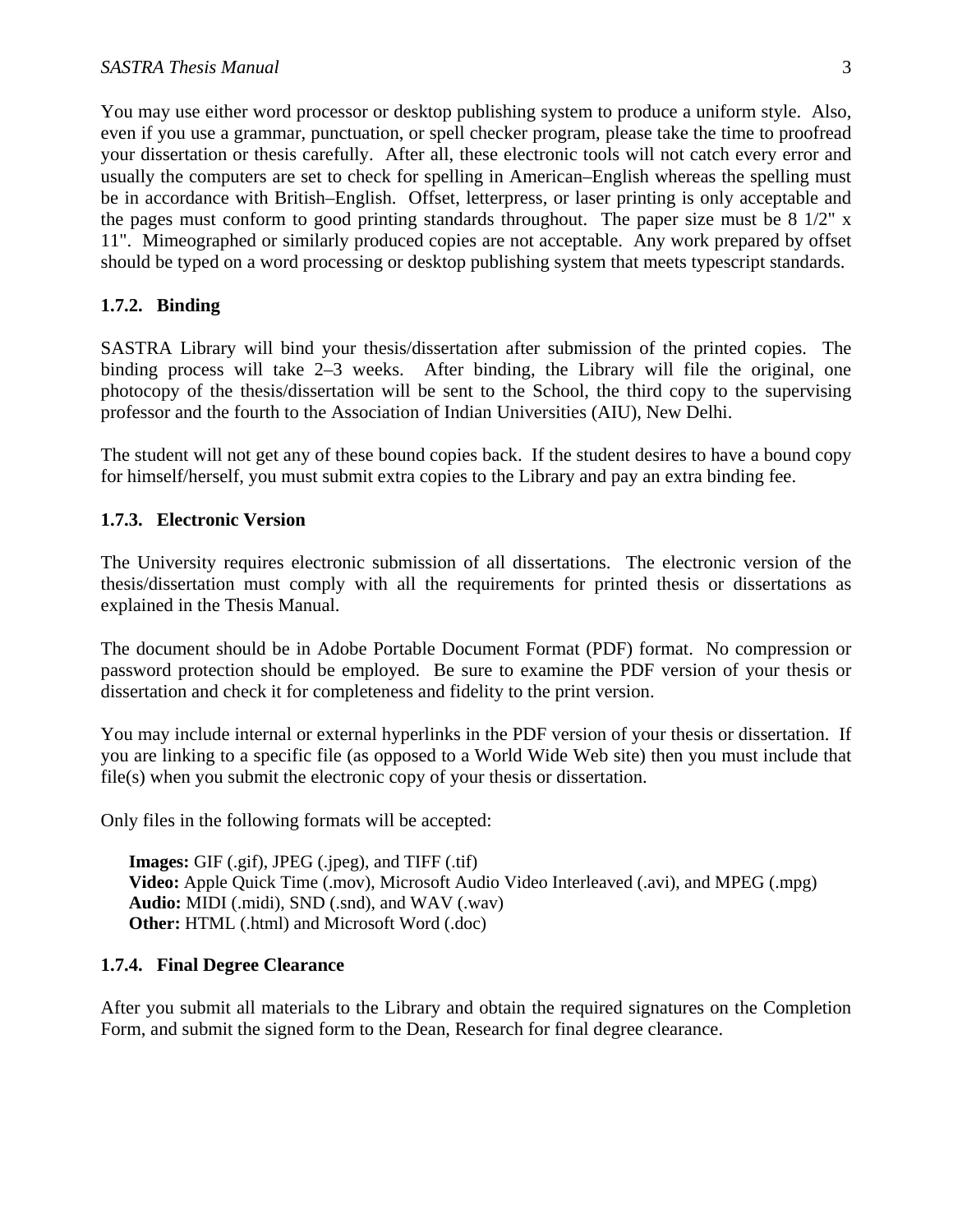## **2. Thesis Format and Appearance**

## **2.1. Methods of Production**

All theses and dissertations must be typed using word processing or page layout software. No other production methods are acceptable.

## **2.2. Typed or Computer–Generated Originals**

One copy must be on quality white opaque paper, 20–24 lb. bond, 100% cotton, 8 1/2" x 11" sheets. This paper may be purchased at any stationery or office supply store. Other printed copies, including drafts submitted to the Thesis Format Reviewer, may be on any good quality white paper and may be photocopied.

## **2.3. General Formatting Guidelines**

This section describes general formatting rules for all theses/dissertations. For specific formatting and arrangement rules for each part of the thesis, please refer to Section 3.

# **2.3.1. Type**

- Font size must be  $12$  points, including chapter titles
- Print must be legible and readable
- No specific font is required; however, traditional serif fonts such as Times or Palatino are encouraged. Fonts must be consistent throughout the document (e.g., if captions are 10 point Times in chapter 1, they must be 12-point Times in all other chapters)
- Where hand work is required, use black India ink

# **2.3.2. Margins**

- The left margin must be at least  $1 \frac{1}{2}$ " (1.5 inches) throughout the document
- All other margins (top, bottom, and right) must be at least 1"
- Headings and subheadings must have at least two full lines of body text below them. If only one line of text fits below a heading, move the heading to the next page

# **2.3.3. Pagination**

- Number all pages consecutively
- Place page numbers in the upper right-hand corner of the page,  $3/4$ " from the top
- Use lowercase Roman numerals for preliminary pages
- Use Arabic numbers for the text, references, appendices, bibliography, and all other pages including photographs, illustrations, and drawings
- Begin these numbers on the first page of the text and continue in consecutive order until the end of the dissertation or thesis
- Page numbers on landscaped pages should be in portrait orientation
- Do not use a period after the page number
- Do not number the title page even though it is counted as "i."
- Do not insert lettered page numbers such as 10a, 10b, 10c, etc.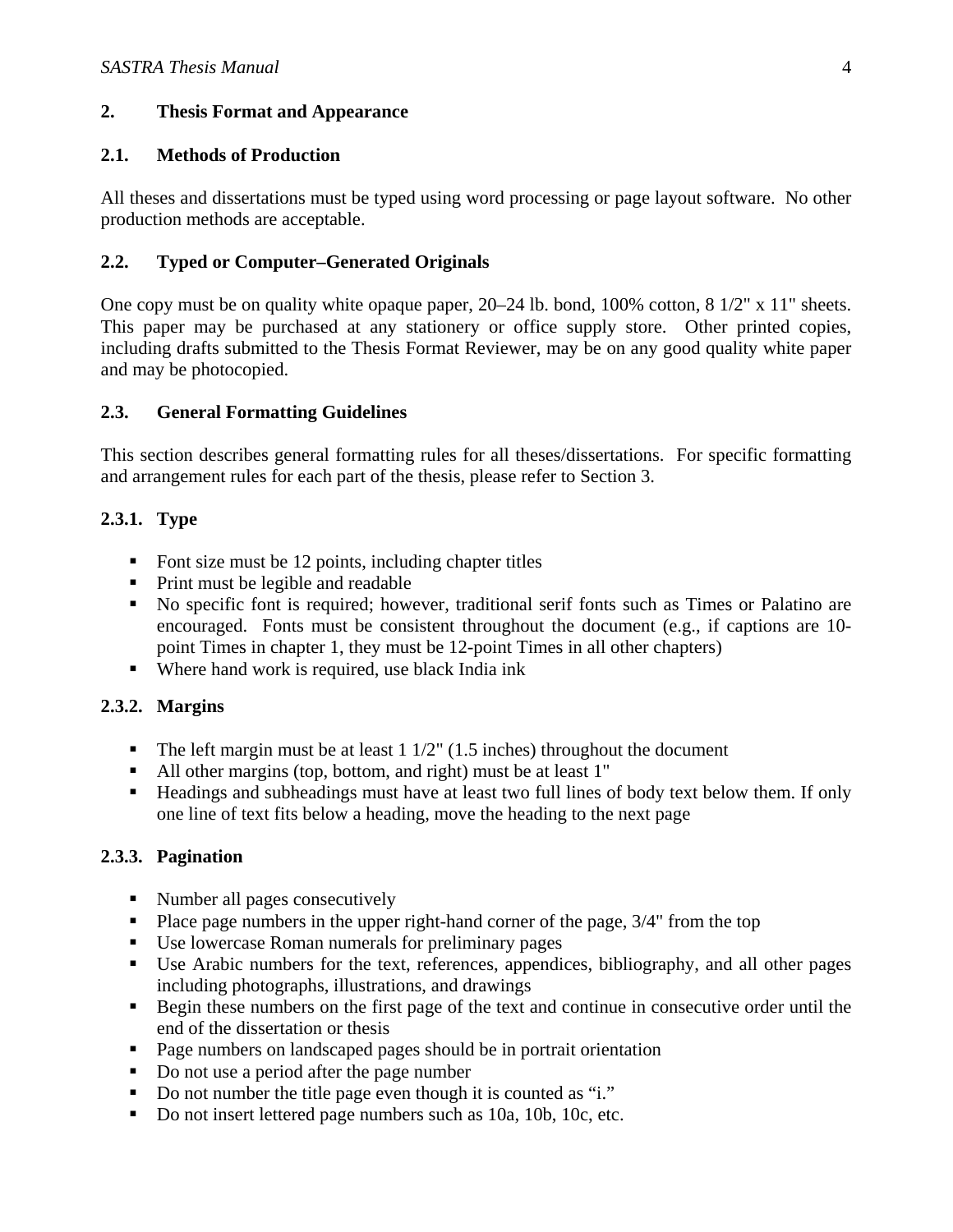## **2.3.4. Spacing**

- Double space general text material
- Insert at least 3 single-spaced lines of space above table captions and figures and below figures captions, tables, and other graphics
- **Single space footnotes and long quotations**
- Single space bibliographic entries, **but** double space **between** each bibliographic entry

# **2.3.5. Footnotes**

 Separate footnotes from the text with a line, and leave one single-spaced line of space between the line and the footnote

# **2.3.6. Endnotes**

 Alternatively, you may number the passages which require explanation by serially superscripting them and give notes at the end of each chapter

## **2.3.7. Tables and Figures**

- For both tables and figures, use a word processor or black India ink and a lettering guide for captions, numerals, symbols and characters
- Document margin limitations apply to tables and figures. Tables and figures **cannot** extend into any of the margins
- Insert at least 3 single-spaced lines of space above table captions and figures and below figure captions, tables, and other graphics
- Place figure captions below figures. Place table captions above tables
- If a figure or a table continues onto a subsequent page(s), include the following caption: Table x (*continued*) or Figure x (*continued*)
- Landscaped figures and tables should have landscaped captions. Page numbers should be in portrait orientation
- Tables and figures can be grouped in a separate chapter in the text or as an append ix.

# **2.3.8. Illustrative Materials**

- Make sure all illustrative materials conform to permanent record standards and are as close as possible to the same size and margins as the text
- If you must use larger illustrative material, fold it with a minimum number of folds so that it falls within the margins of a normal text page  $(8 \frac{1}{2}$ " x  $11$ ")
- Since binding of a thesis requires edge trimming, illustrative material too close to the sewing or trimming edges will be defaced during the binding process
- If a diagram, photograph, or similar material is smaller than thesis page size  $(8\frac{1}{2}$ " x 11"), mount it with a high-quality permanent adhesive. Do not use glue, mounting tape or rubber cement. Instead, use permanent archival adhesive such as dry mounting tissue, library paste or spray-on adhesive
- Where possible, print photographs on  $8\frac{1}{2}$ " x  $11$ " single weight photographic paper
- Include and number the sheets as a part of the text
- Use India ink to add labels and captions on photographs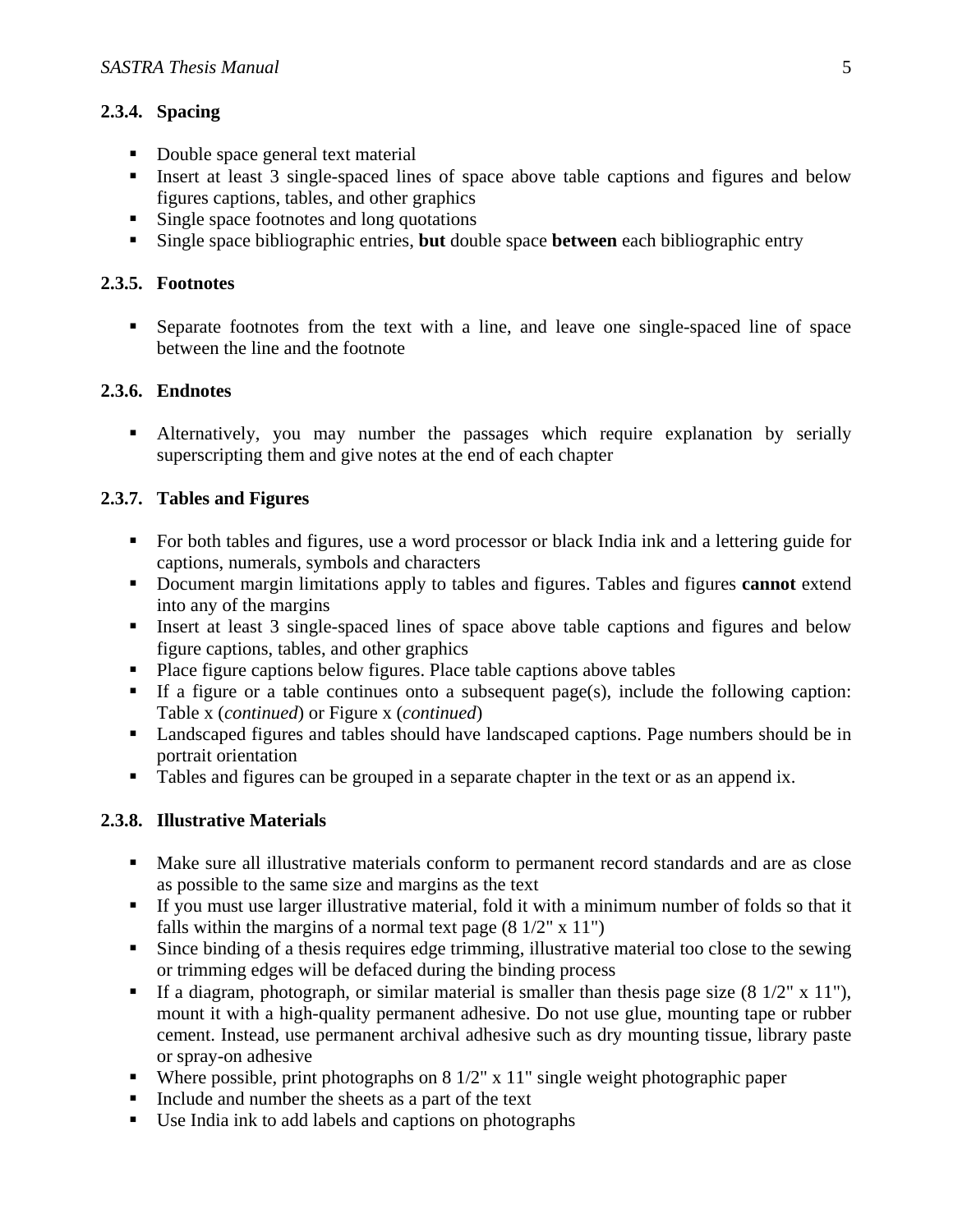You must obtain prior approval from the Thesis Format Reviewer before attaching any other materials to your thesis/dissertation

## **3. Thesis Arrangement**

This section describes how you should arrange the parts of your thesis. You must include each item in the list below in your thesis (unless it is noted "optional"). The parts must appear **in the exact order** described in the list below.

## **3.1. Title Page**

- The title page should look exactly like the sample on page 12
- Use your full name, including your initial
- Write out the name of the degree for which you are a candidate. All Ph.D. candidates must use Doctor of Philosophy
- Use the month and year in which you defend your thesis or dissertation
- This page is counted but not numbered (it counts as page i but should not have a page number)

## **3.2. Quick Guide to Arranging Your Thesis**

- 1. Title page
- 2. Copyright page **optional)**
- 3. Dedications **(optional)**
- 4. Acknowledgments **(optional)**
- 5. Table of Contents
- 6. List of Tables
- 7. List of Figures
- 8. Abstract
- 9. Blank page
- 10. Text
- 11. Bibliography (or References)
- 12. Appendices
- 13. Blank page

# **3.3. Copyright Page**

Include a copyright page with the following information: a copyright notice, full legal name of author, and date of publication on file. Centre the information on the page as shown:

*©* Copyright 2000 Suresh Rajan Deemed University. All Rights Reserved.

This page is neither counted nor numbered

# **3.4. Dedications (Optional)**

• The Dedications page is optional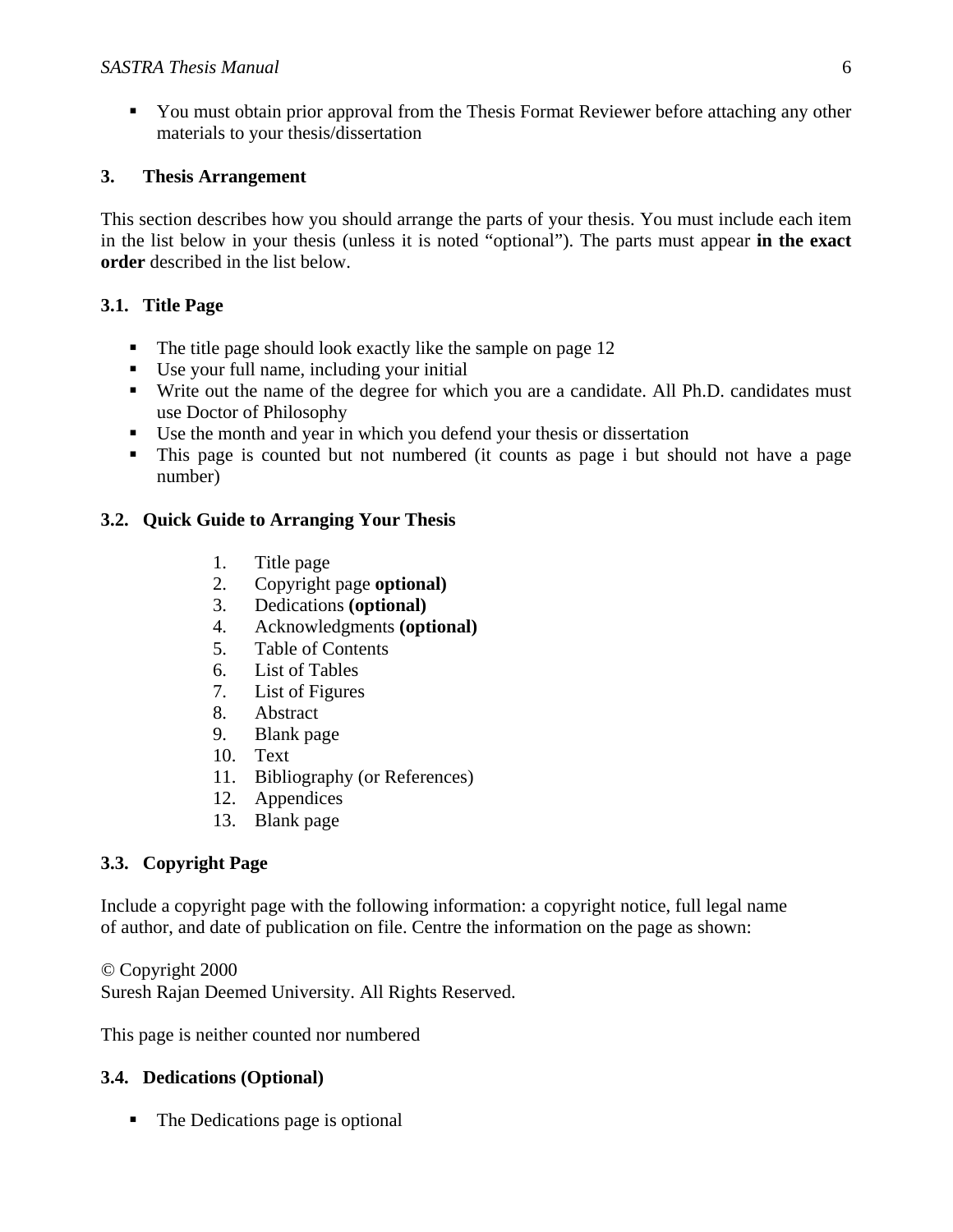- The heading **Dedications** must appear at the top of the page. The heading must be bold, centered, and without punctuation
- This page is counted and numbered in lowercase Roman numerals

## **3.5. Acknowledgments (Optional)**

- The Acknowledgments page is optional, but most theses do include a brief statement of thanks or recognition of any special assistance
- The heading **Acknowledgments** must appear at the top of the page. The heading must be bold, centered, and without punctuation
- This page is counted and numbered in lowercase Roman numerals

## **3.6. Table of Contents**

- The Table of Contents should follow closely the sample on page 13
- The heading **Table of Contents** must appear at the top of the first page. The heading must be bold, centered, and without punctuation
- Do not list any sections that precede the Table of Contents (e.g., Dedications, Acknowledgments). Do not list the Table of Contents itself
- List chapter titles and at least the first or second order subdivisions. Make sure that chapter and section titles are worded exactly as they appear in the body of the thesis
- Single space each entry, but double space between entries
- Separate titles from page numbers with right-justified tabs and dot leaders. **Do not use periods to separate titles and page numbers**
- These pages are counted and numbered in lowercase Roman numerals

# **3.7. List of Tables**

- The List of Tables should follow closely the sample on page 14
- The heading **List of Tables** must appear at the top of the first page. The heading must be bold, centered, and without punctuation
- List table captions exactly as they appear **above** the tables in the text. Single-space each entry, but double-space between entries
- Separate table captions from page numbers with right-justified tabs and dot leaders. Do not use periods to separate captions and page numbers
- **These pages are counted and numbered in lowercase Roman numerals**

# **3.8. List of Figures**

- The List of Figures should follow closely the sample on page 15
- The heading **List of Figures** must appear at the top of the first page. The heading must be bold, centered, and without punctuation
- List figure captions exactly as they appear **below** the figures in the text. Single-space each entry, but double-space between entries
- Separate figure captions from page numbers with right-justified tabs and dot leaders. Do not use periods to separate captions and page numbers
- **These pages are counted and numbered in lowercase Roman numerals**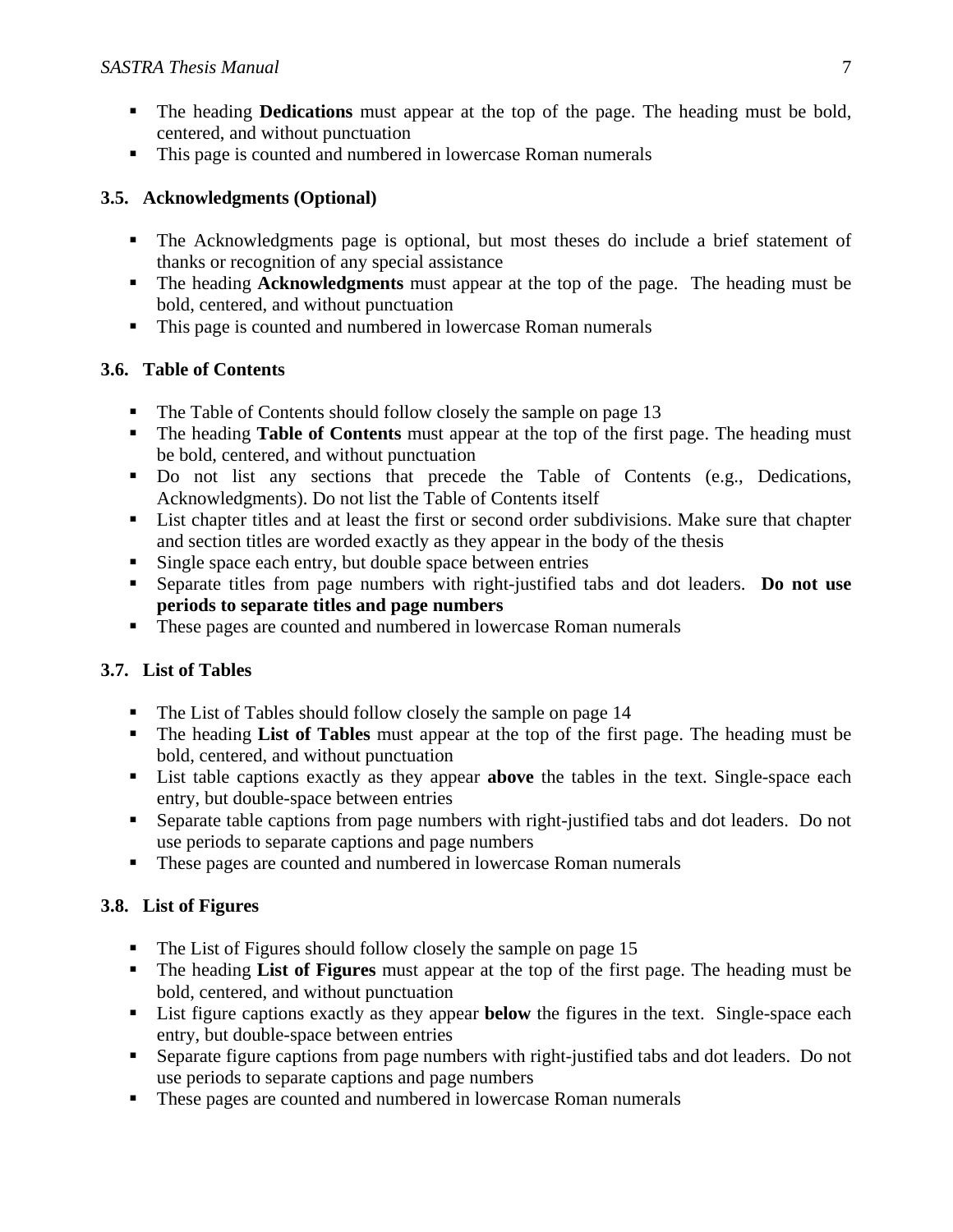## **3.9. Abstract**

- The Abstract should follow closely the sample on page 16
- The abstract is a summary that allows readers to determine the value of reading the full thesis. It should include a statement of the problem, an outline of procedures or methods, and a summary of results and conclusions
- $\blacksquare$  The thesis abstracts must be 350 words or less
- The following heading must be centered at the top of the first page:

## **Abstract**

Full Title of Dissertation or Thesis Author's Name as it appears on the Dissertation or Thesis Supervisor's Name

- $\blacksquare$  The text begins four lines below this heading
- The text must be double spaced. (Note that the heading lines are single spaced)
- The pages are counted and numbered in lowercase Roman numerals

## **3.10. Blank Page**

- Include a blank page (with no page number) before the first page of the text
- The blank page is neither numbered nor counted

## **3.11. Text**

- Divide the text into its major parts/chapters/subsections. No fixed arrangement is necessary
- The major parts may contain such subjects as introduction, general argument, description of experimental procedures, research methods, discussion, summary, conclusions, recommendations, and other pertinent topics that are necessary for a complete understanding on the part of a sophisticated or professional reader
- The chapter and section titles should be the same as the headings listed in the Table of **Contents**
- If your thesis or dissertation includes a list of nomenclature and symbols, include the list as an appendix
- The pages are counted and numbered in Arabic numerals

## **3.12. Headings in Text**

- Chapter headings must be bold and centered
- The chapter number and title must be on the same line, separated by a colon or period, as shown in the example below:

## **CHAPTER 1: INTRODUCTION**

- $\blacksquare$  Headings must not be larger than 12 points
- Headings must be single spaced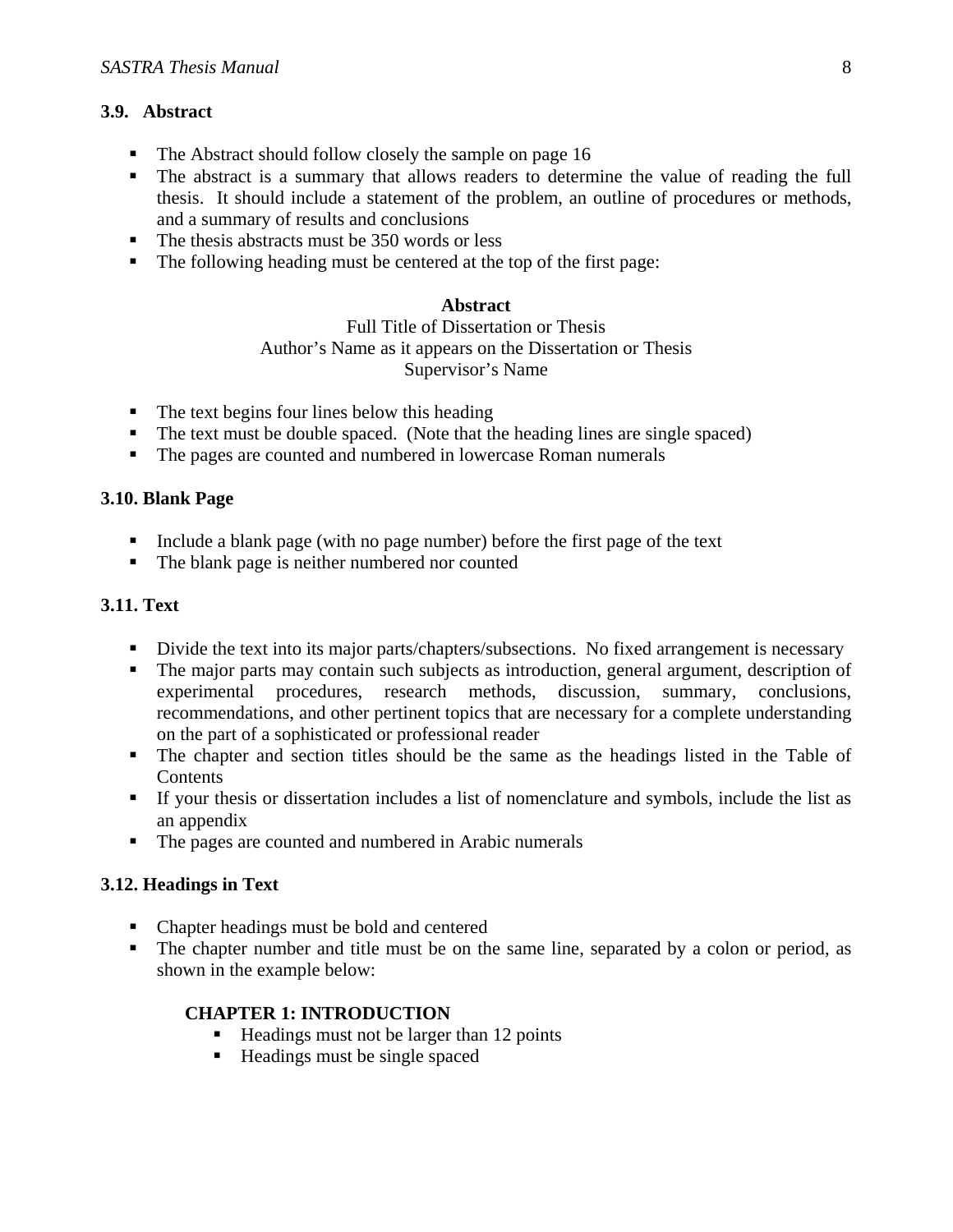## **3.13. Footnotes (optional)**

- Each footnote cites an authority for statements in the text
- Number each footnote chronologically in Arabic numerals
- Place each footnote on the same page on which it appears in the text
- Separate footnotes from the text with a line. Leave one single-spaced line of space between the line and the first footnote
- Single space each footnote entry

## **3.14. Bibliography (References)**

- The Bibliography (References) should follow closely the sample on page 17
- The heading **Bibliography** (**References**) must appear at the top of the first page
- The heading must be bold, centered, and without punctuation
- Begin the list of sources four spaces below the heading
- Single space within each entry and double space between entries
- Do not split entries over two pages. If an entire entry does not fit on one page, place the entire entry on the next page
- Entries may be in any consistent arrangement (e.g., alphabetical by author, numerical, or chronological) as specified by professional journals standard in your discipline
- These pages are counted and numbered in Arabic numerals

## **3.15. Appendices**

- If supplementary original data, illustrative material, a detailed derivation of equations, an extensive proof of a theorem, or a quotation too extensive for the body of the thesis are included, they may be presented in appendices. Similar material should be gathered in a single appendix.
- If your thesis/dissertation includes a list of nomenclature and symbols, include the list as an appendix
- Number the appendices consecutively either alphabetically or numerically (**Appendix A**, **Appendix B...** or **Appendix 1**, **Appendix 2...**)
- The heading **Appendix A** (or **B**, **C**, **1**, **2**) and the title of the material must be bold, centered, and without punctuation
- The appendix material should begin four spaces below the heading
- List each appendix and its title separately in the Table of Contents
- The pages are counted and numbered in Arabic numerals

## **3.16. Blank Page**

- Include a blank page (with no page number) at the end of the thesis or dissertation
- The blank page is neither counted nor numbered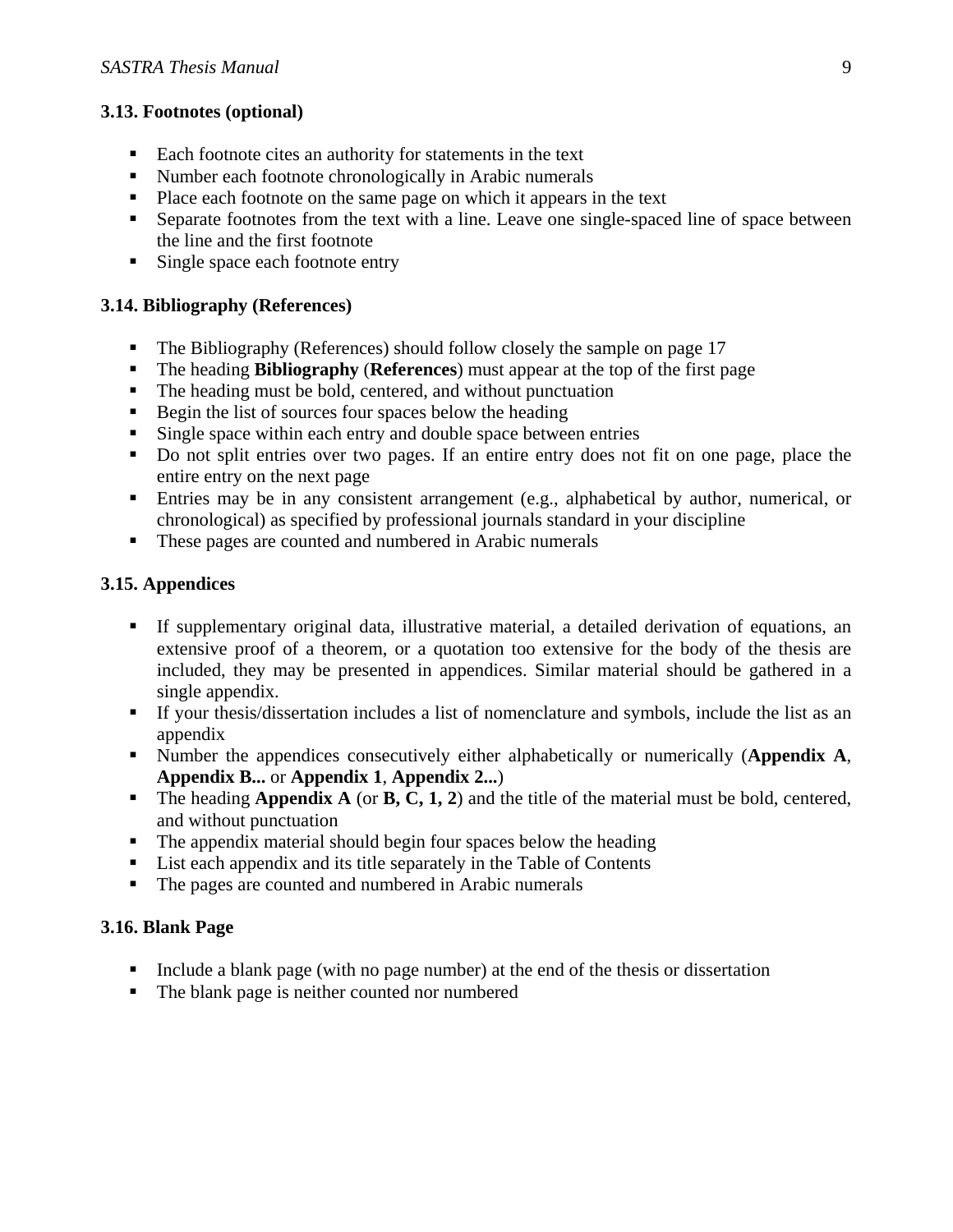# **Thesis Approval Form (TA Form)**

SASTRA Library will bind a copy of this form with each copy of your thesis/dissertation.

|                                                                                                                                            | ,我们也不能在这里的人,我们也不能在这里的人,我们也不能在这里的人,我们也不能在这里的人,我们也不能在这里的人,我们也不能在这里的人,我们也不能在这里的人,我们也                                                                                                                                                             |
|--------------------------------------------------------------------------------------------------------------------------------------------|-----------------------------------------------------------------------------------------------------------------------------------------------------------------------------------------------------------------------------------------------|
|                                                                                                                                            |                                                                                                                                                                                                                                               |
| Signatures:                                                                                                                                |                                                                                                                                                                                                                                               |
| Chairman, Examining Committee:                                                                                                             | <b>Supervising Professor:</b>                                                                                                                                                                                                                 |
| <b>Committee Members:</b>                                                                                                                  |                                                                                                                                                                                                                                               |
| <u> 1980 - Johann John Stone, mars et al. (1980)</u><br><u> 1989 - Johann Barbara, margaret eta idazlearia (h. 1989).</u>                  | <u> 1989 - Johann John Stone, mars et al. 1989 - John Stone, mars et al. 1989 - John Stone, mars et al. 1989 - Joh</u><br><u> 1989 - Johann John Stone, mars eta bat eta bat eta bat eta bat eta bat ez arte eta bat ez arte eta bat ez a</u> |
| Dean of the School<br><u> 1980 - Johann John Stone, market fan it ferstjer fan it ferstjer fan it ferstjer fan it ferstjer fan it fers</u> | Dean, Research                                                                                                                                                                                                                                |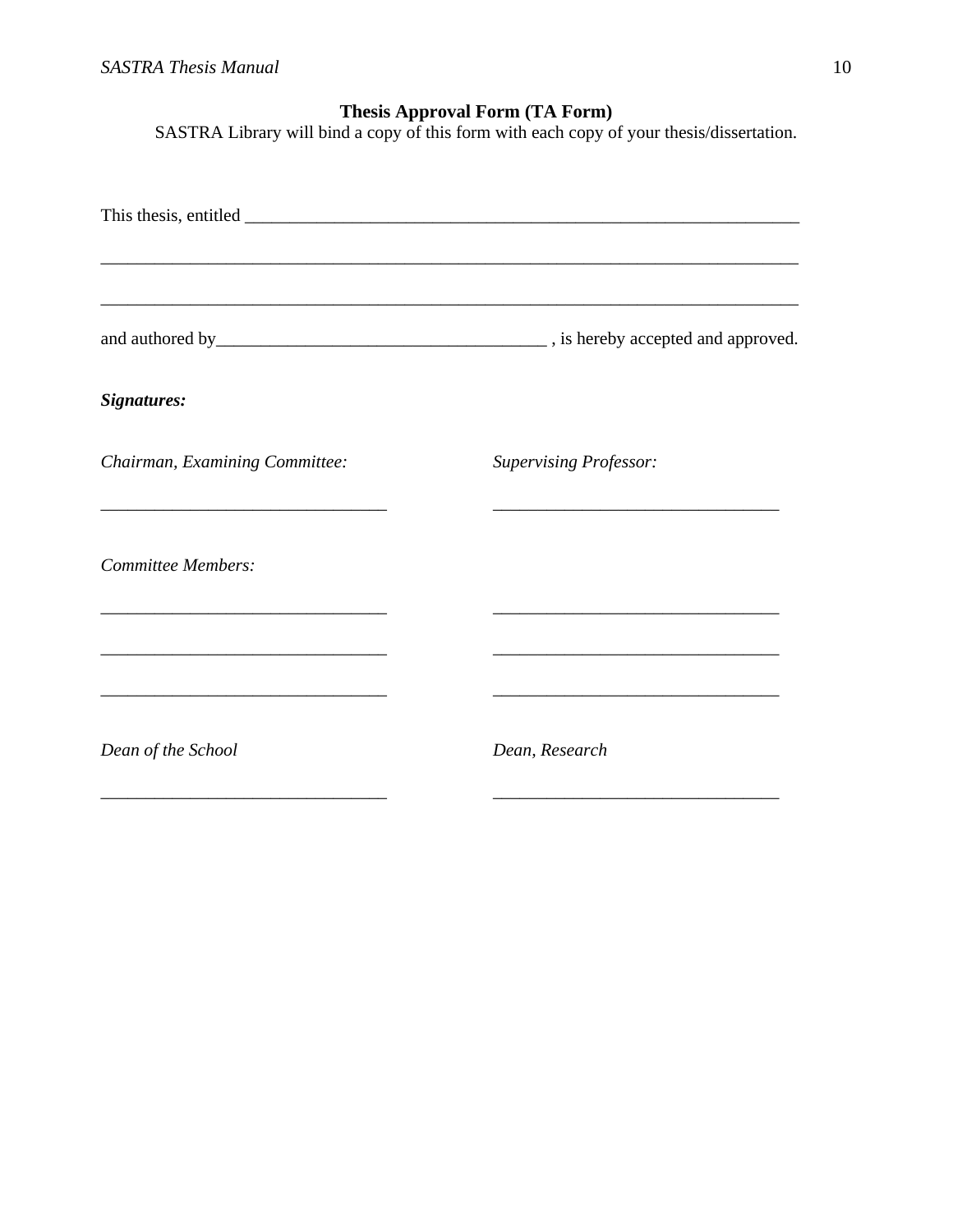## **Completion Form**

This form is to be completed and submitted to the Dean, Research

| Please type or print clearly.                                                                                                                                                                                                  |  |
|--------------------------------------------------------------------------------------------------------------------------------------------------------------------------------------------------------------------------------|--|
| Name to Appear on the Ph. D. Degree:                                                                                                                                                                                           |  |
|                                                                                                                                                                                                                                |  |
|                                                                                                                                                                                                                                |  |
| School:                                                                                                                                                                                                                        |  |
|                                                                                                                                                                                                                                |  |
| <b>Exact Thesis Title:</b>                                                                                                                                                                                                     |  |
|                                                                                                                                                                                                                                |  |
|                                                                                                                                                                                                                                |  |
|                                                                                                                                                                                                                                |  |
| Graduation Year: ____________________                                                                                                                                                                                          |  |
|                                                                                                                                                                                                                                |  |
|                                                                                                                                                                                                                                |  |
| <b>Certifications and Approvals:</b>                                                                                                                                                                                           |  |
|                                                                                                                                                                                                                                |  |
|                                                                                                                                                                                                                                |  |
|                                                                                                                                                                                                                                |  |
|                                                                                                                                                                                                                                |  |
|                                                                                                                                                                                                                                |  |
| Library experience and the contract of the contract of the contract of the contract of the contract of the contract of the contract of the contract of the contract of the contract of the contract of the contract of the con |  |

After acquiring all signatures as listed above, bring the original form to the Dean Research for final clearance and signatures.

Dean, Research \_\_\_\_\_\_\_\_\_\_\_\_\_\_\_\_\_\_\_\_\_\_\_\_\_\_\_\_\_\_\_\_\_\_\_\_\_\_\_\_\_\_\_\_ Date\_\_\_\_\_\_\_\_\_\_\_\_\_\_\_\_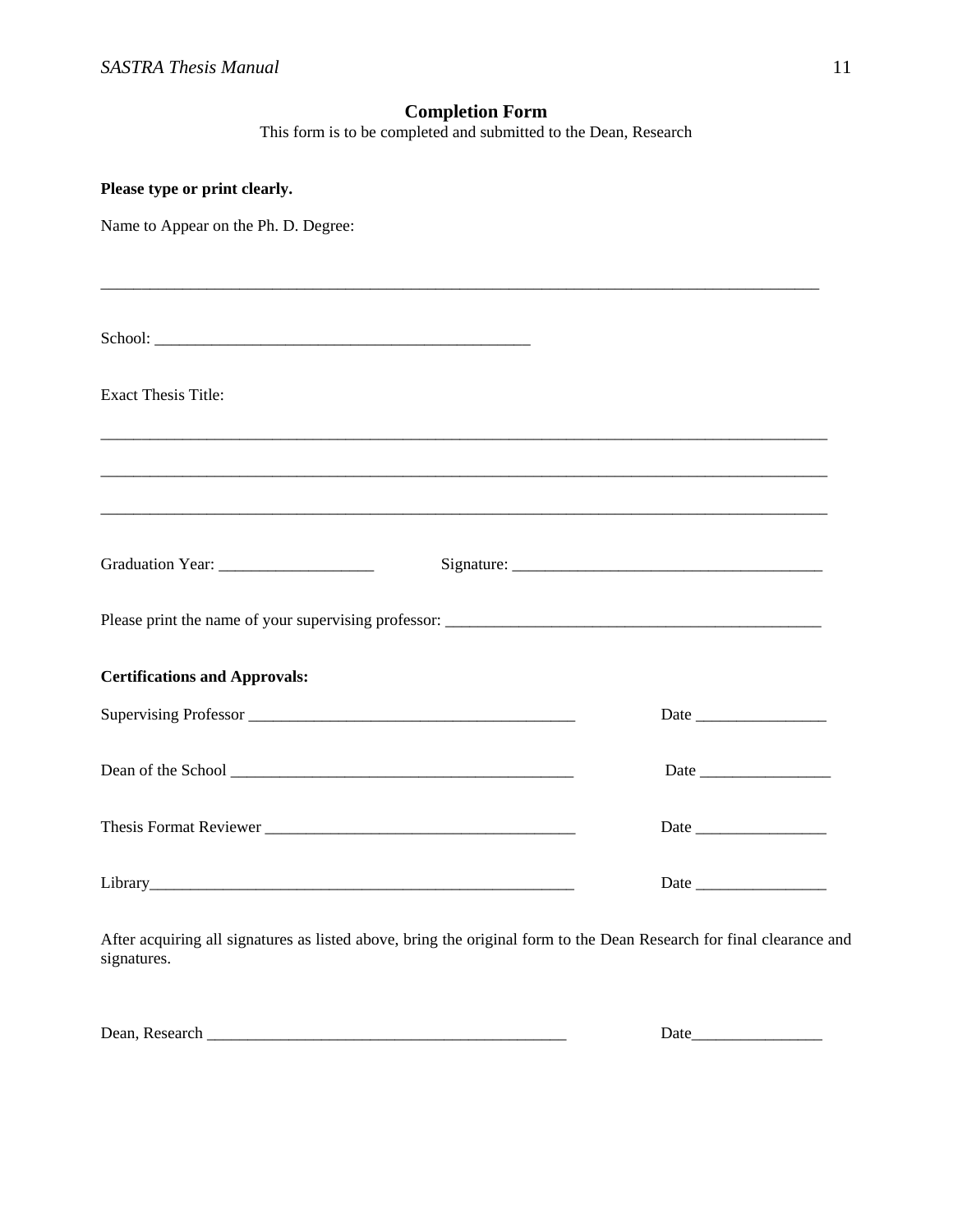## **SAMPLE – Title Page**

Center vertically and horizontally (remember to adhere to the 1 1/2" left margin).

## **Coenzyme Fluorescence Responses of Yeast and Hybridoma Cultures to Induced Metabolic Transitions**

A Thesis

Submitted to the Faculty

of

SASTRA Deemed University

by

Suresh Rajan

in partial fulfillment of the

requirements for the degree

of

Doctor of Philosophy

June 2006

**(Only the title should be bold)**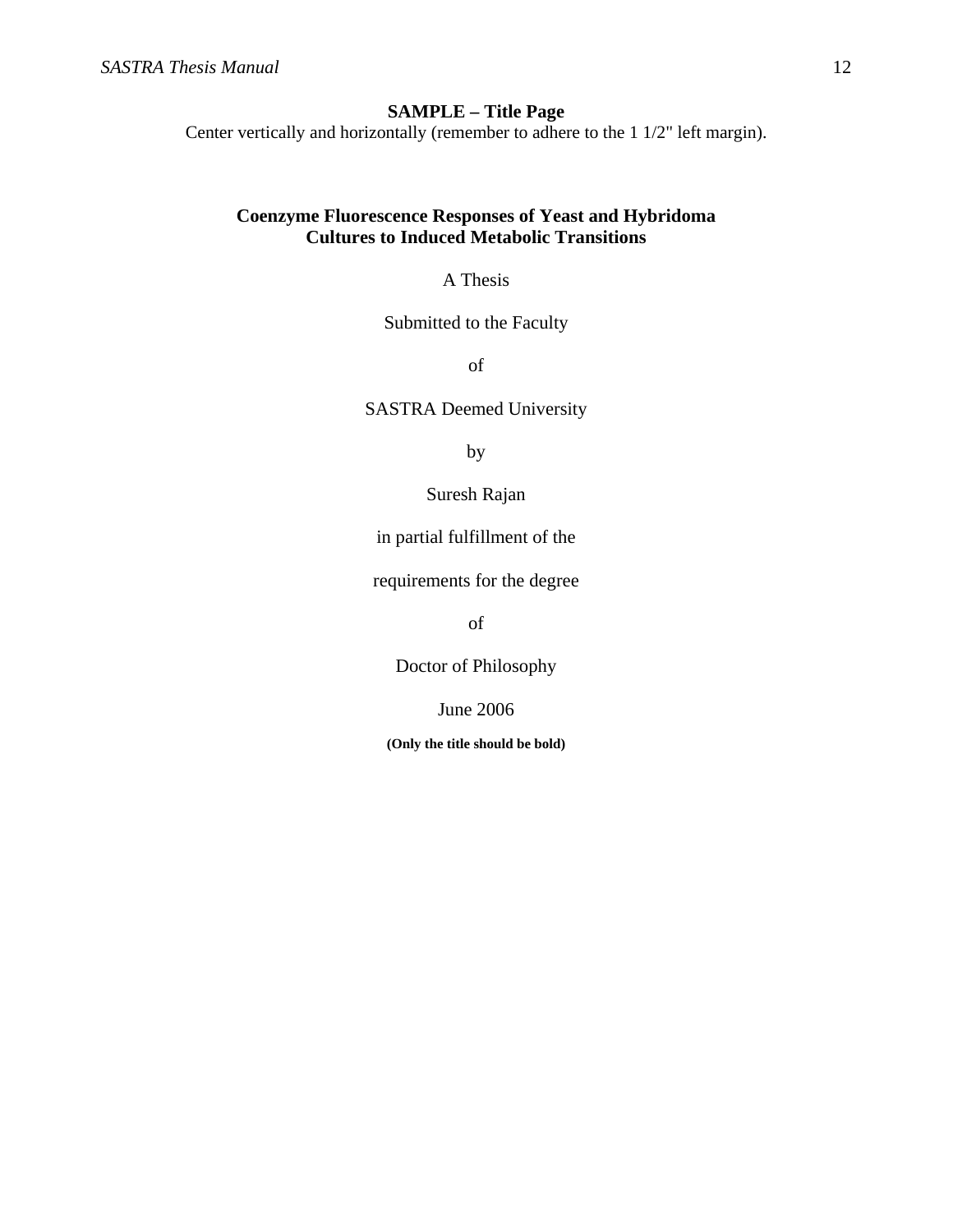# **SAMPLE - Table of Contents**

These pages are numbered using lowercase Roman numerals.

|    |      | <b>Table of Contents</b> |
|----|------|--------------------------|
|    |      |                          |
|    |      |                          |
|    |      |                          |
|    |      |                          |
|    |      |                          |
|    |      |                          |
|    | 1.3. |                          |
|    |      |                          |
|    |      |                          |
|    |      |                          |
| 2. |      |                          |
|    | 2.1. |                          |
|    | 2.2. |                          |
|    | 2.3. |                          |
|    | 2.4  |                          |
|    |      |                          |
|    |      |                          |
|    |      |                          |
|    |      |                          |
|    |      |                          |
|    |      |                          |
|    |      |                          |
|    |      |                          |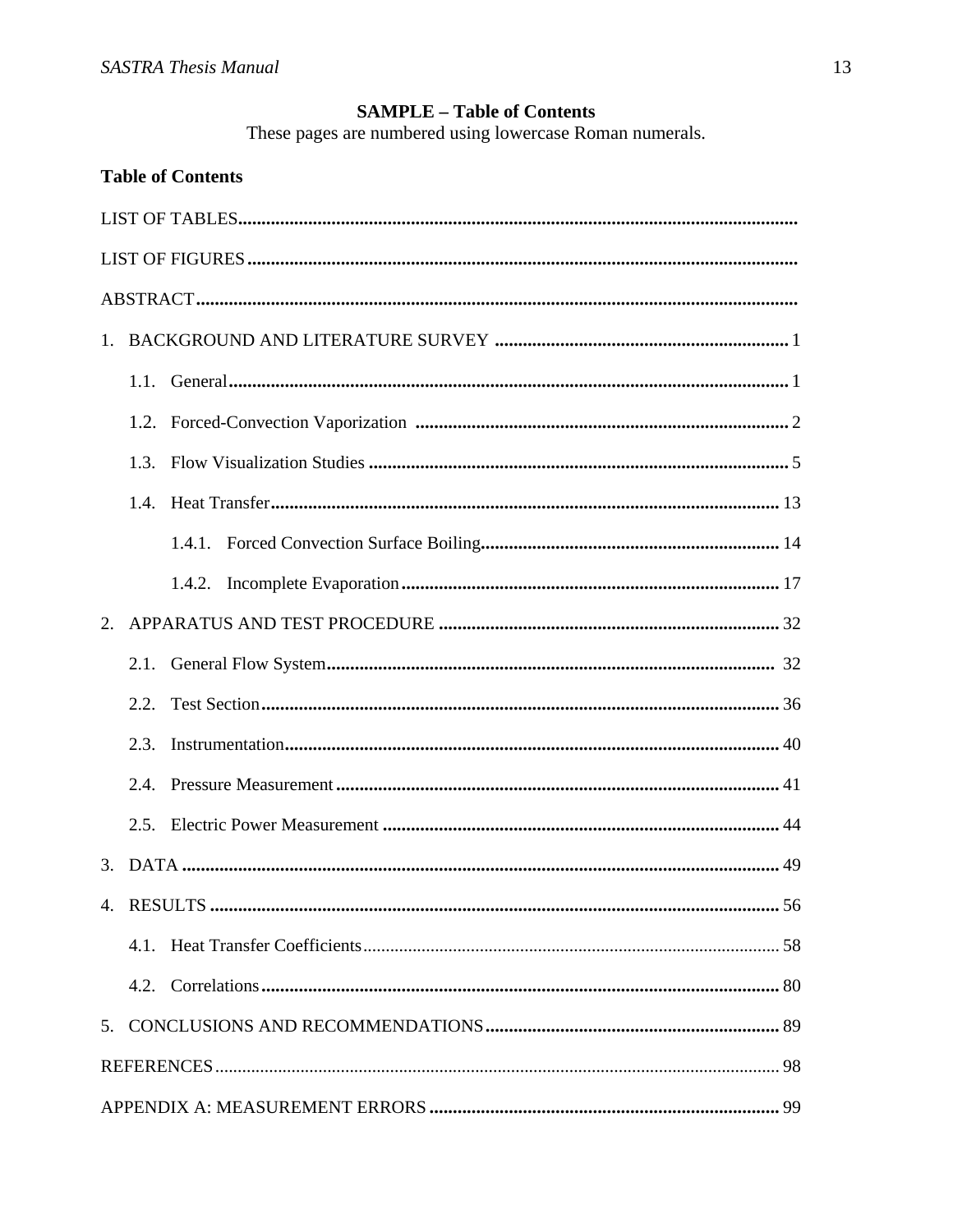# **SAMPLE – List of Tables**

These pages are numbered using lowercase Roman numerals

# **List of Tables**

| Table 1.1. | Analysis of Variance of Frequency of Pango Responses on the             |
|------------|-------------------------------------------------------------------------|
| Table 1.2. | Analysis of Variance of Frequency of Pango Responses on the             |
| Table 1.3. | Analysis of Variance of Frequency of Pango Responses on the             |
| Table 2.1. | Analysis of Variance of Frequency of Pango Responses on the             |
| Table 2.2. | Analysis of Variance of Frequency of Pango Responses on the             |
| Table 2.3. | Analysis of Variance of Frequency of Pango Responses on the             |
| Table 3.1. | Analysis of Variance of Frequency of Pango Responses on                 |
| Table 3.2. | Analysis of Variance of Frequency of Pango Responses on                 |
| Table 3.3. | Analysis of Variance of Frequency of Pango Responses on                 |
| Table 3.4. | Analysis of Variance of Mean Number of Ss Utilizing Each of the         |
| Table 4.1. | Number of Ss Using the Same Strategy on Two to Six                      |
| Table 4.2. | Means and Standard Deviations of the Components Associated with the Six |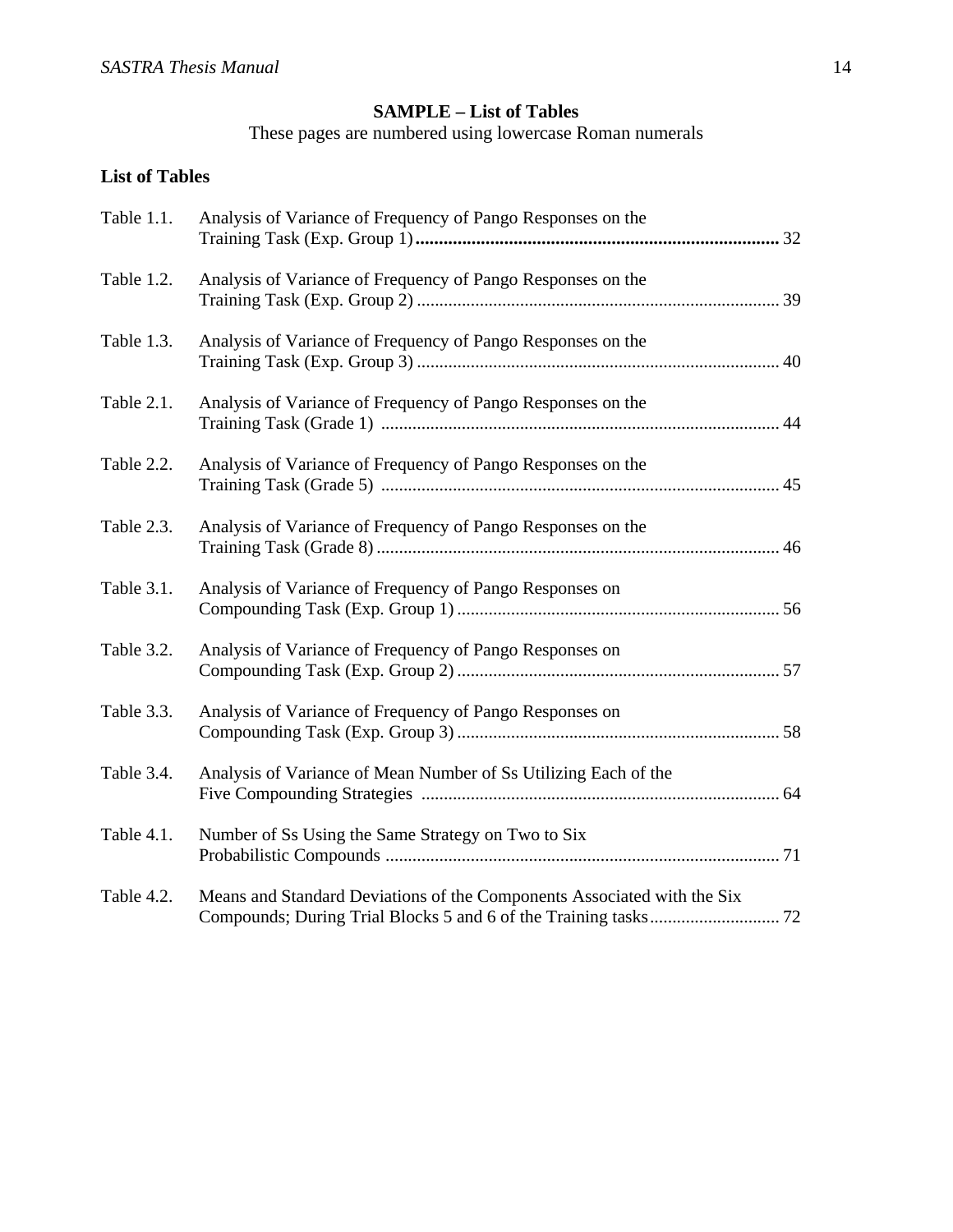#### **SAMPLE – List of Figures**

This page is numbered using lower case Roman numerals.

# **List of Figures**

| Figure $1.1$ . | Forced Convection Vaporization in a Uniformly Heated              |  |
|----------------|-------------------------------------------------------------------|--|
| Figure 1.2.    |                                                                   |  |
| Figure 1.3.    |                                                                   |  |
| Figure 2.1.    |                                                                   |  |
| Figure 2.2.    |                                                                   |  |
| Figure 2.3.    |                                                                   |  |
| Figure 3.1.    |                                                                   |  |
| Figure 3.2.    |                                                                   |  |
| Figure 3.3.    |                                                                   |  |
| Figure 3.4.    |                                                                   |  |
| Figure 4.1.    | Details of Test Section Construction: Conical End Connections and |  |
| Figure 4.2.    |                                                                   |  |
| Figure 4.3.    |                                                                   |  |
| Figure 4.4.    |                                                                   |  |
| Figure 5.1.    |                                                                   |  |
| Figure 5.2.    |                                                                   |  |
| Figure 5.3.    |                                                                   |  |
| Figure 5.4.    |                                                                   |  |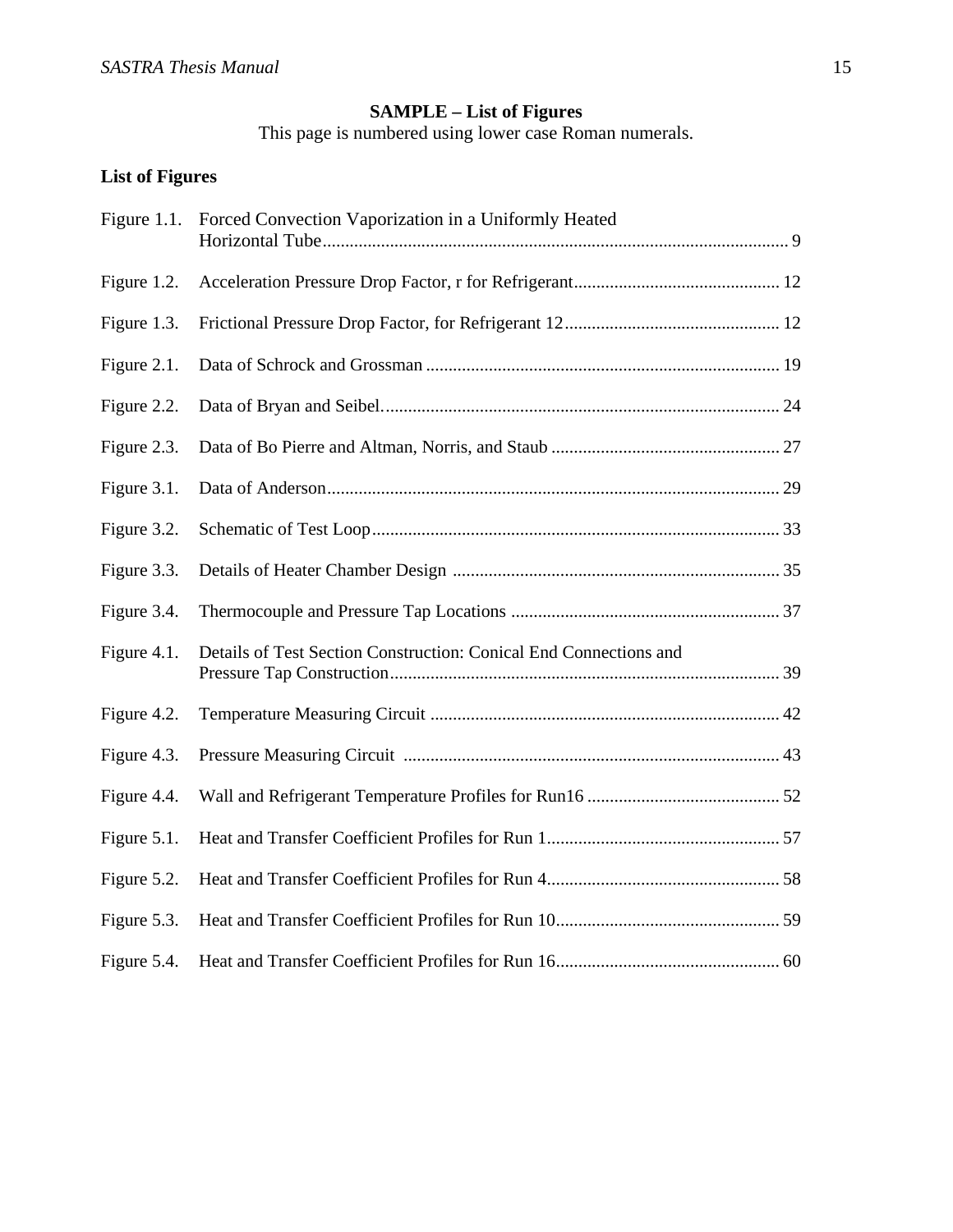#### **SAMPLE – Abstract**

These pages are numbered using lowercase Roman numerals. Note that the heading is single spaced, but the abstract text is double spaced.

#### **Abstract**

Coenzyme Fluorescence Responses of Yeast and Hybridoma Cultures to Induced Metabolic Transitions Sekar Rajan Ram Narayanan, Ph.D.

Abstract text abstract text abstract text abstract text abstract text abstract text abstract text abstract text abstract text abstract text abstract text abstract text abstract text abstract text abstract text abstract text abstract text abstract text abstract text abstract text abstract text abstract text abstract text abstract text abstract text abstract text abstract text abstract text abstract text abstract text abstract text abstract text abstract text abstract text abstract text abstract text abstract text abstract text abstract text abstract text abstract text abstract text abstract text abstract text abstract text abstract text abstract text abstract text abstract text abstract text abstract text abstract text abstract text abstract text abstract text abstract text abstract text abstract text abstract text abstract text abstract text...